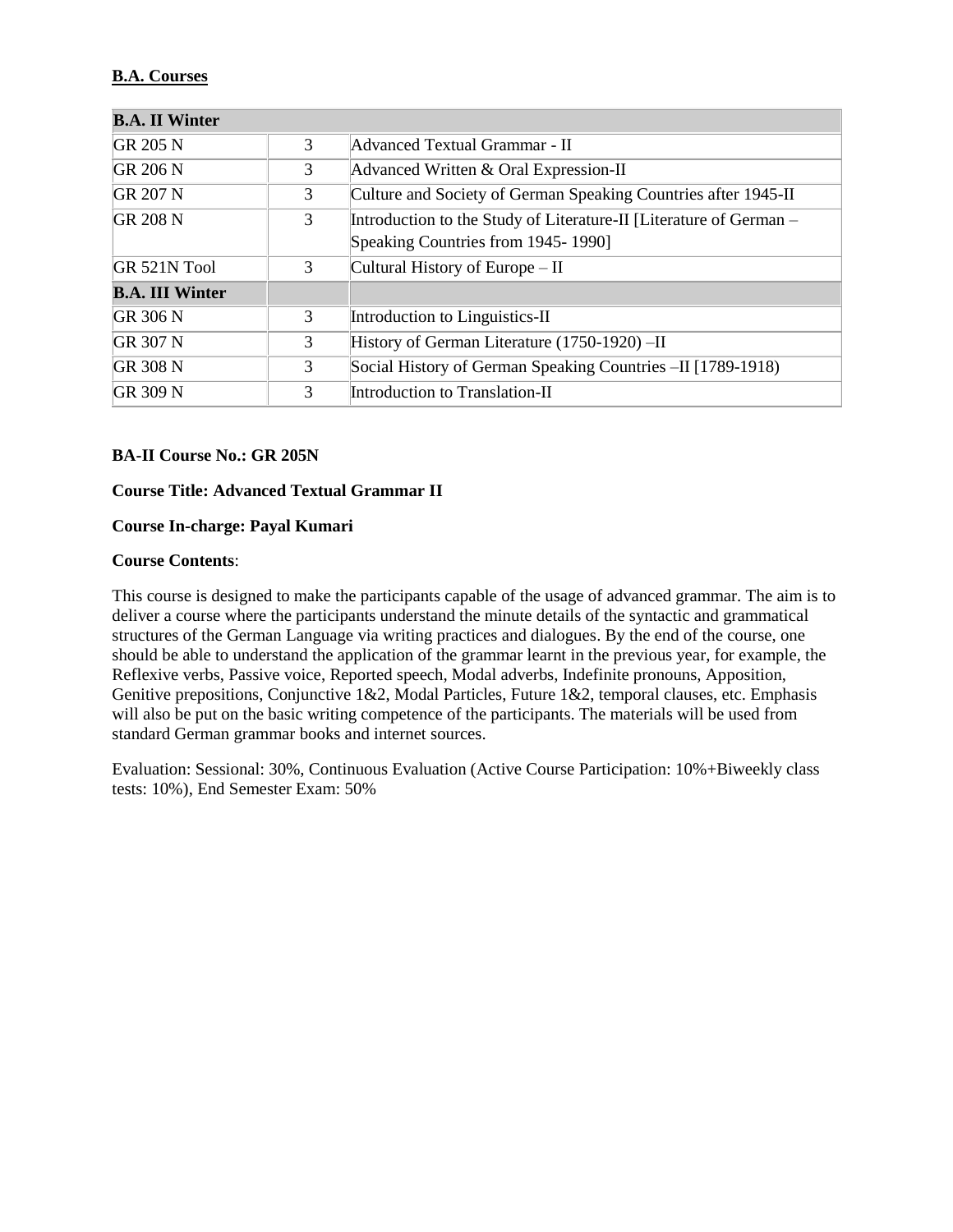### **Course No.: GR 206N Course Credits: 3 Course Title: Advanced Written and Oral Expression-II Course-in-charge: Sahib Kapoor**

### **Course Contents**

This course will focus on development of critical thinking required for persuasive writing and oral presentations. This will focus on sentence and paragraph-length discourse, narration and description in present, past, and future time frames within a variety of topics and contexts, and communication skills. Students will then learn to summarize texts in oral as well as written forms. Argumentative essays and videos on issues of contemporary relevance will be discussed. References Wortschatz und mehr Übungen für die Mittel- und Oberstufe. Deutsch üben Bd.9 Deutsch Intensiv Schreiben B2 Duden Reden gut und richtig halten Evaluation End Semester (oral): 50% Sessional (presentation): (25 %) Class participation, discussions and written assignments: (25%)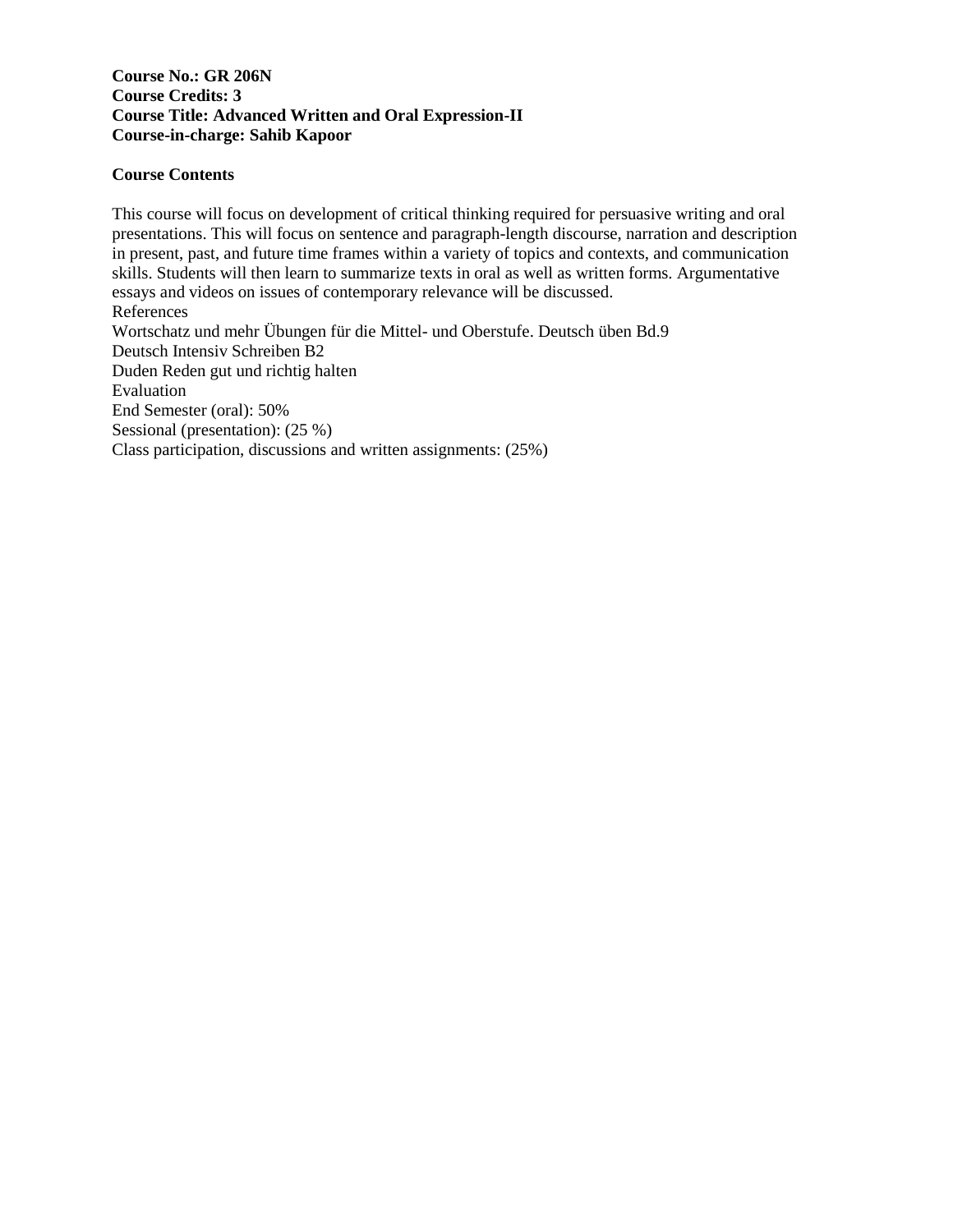# **Course No.: GR-207N Course Title: Culture and Society of German-Speaking Countries after 1945 – II Course-in-Charge: Michael Stadler**

### **Course Credits**

There are countless ways to examine the social and cultural history of Germany from 1945 to the present day. For this course, an alternative approach in the truest sense of the word will be taken: We look at Germany from the perspective of its youth, particularly its youth movements and subcultures. Be it before 1945 - the Wandervogel and the BündischeJugend, the Hitler Youth, the Bund deutscherMädel or the Edelweißpiraten, be it - in the decades after the war - the Halbstarken, Gammler, hippies, punks, skinheads, hooligans, neo-Nazis, gothics, ravers, skaters, hip-hoppers, emos, hackers, gamers, influencers, climate activists: It has always proven true that the avant-garde youth in Germany were not only shortterm trendsetters, but essential drivers for the image and development of the respective present and future.

For this topic, of course, an intermedial approach lends itself. Therefore, we will discuss textual testimonies (quotes from speeches, literary works, slogans, pamphlets, graffiti etc.), original videos and documentaries, songs and music videos, fashion and uniforms, pictures of all kinds, scene language as well as historical texts of secondary literature. We will also reflect together on relevant terms such as 'identity', 'individualism', 'youth image', 'generation', 'subculture', 'coming of age', 'future' or 'rebellion'. In this way, course participants can tap into a dynamic and creative Germany that, in the case of most of the subcultures discussed, still actively continues to operate in the respective scenes and festivals, protest marches and Internet forums.

The dossier 'Jugendkulturen in Deutschland' from the Federal Agency for Civic Education (Bundeszentrale für PolitischeBildung, https://www.bpb.de/themen/zeit-kulturgeschichte/jugendkulturenin-deutschland/) serves as a rough basis and orientation, but it is supplemented by numerous other materials that are presented and made available on a weekly basis. Each week, there are short, written assignments to be submitted before the class (e.g. questions about a text or video), which we will then present and discuss together.

**Evaluation:** Attendance and Participation (20%), Written Assignments (30%), End Semester (50%).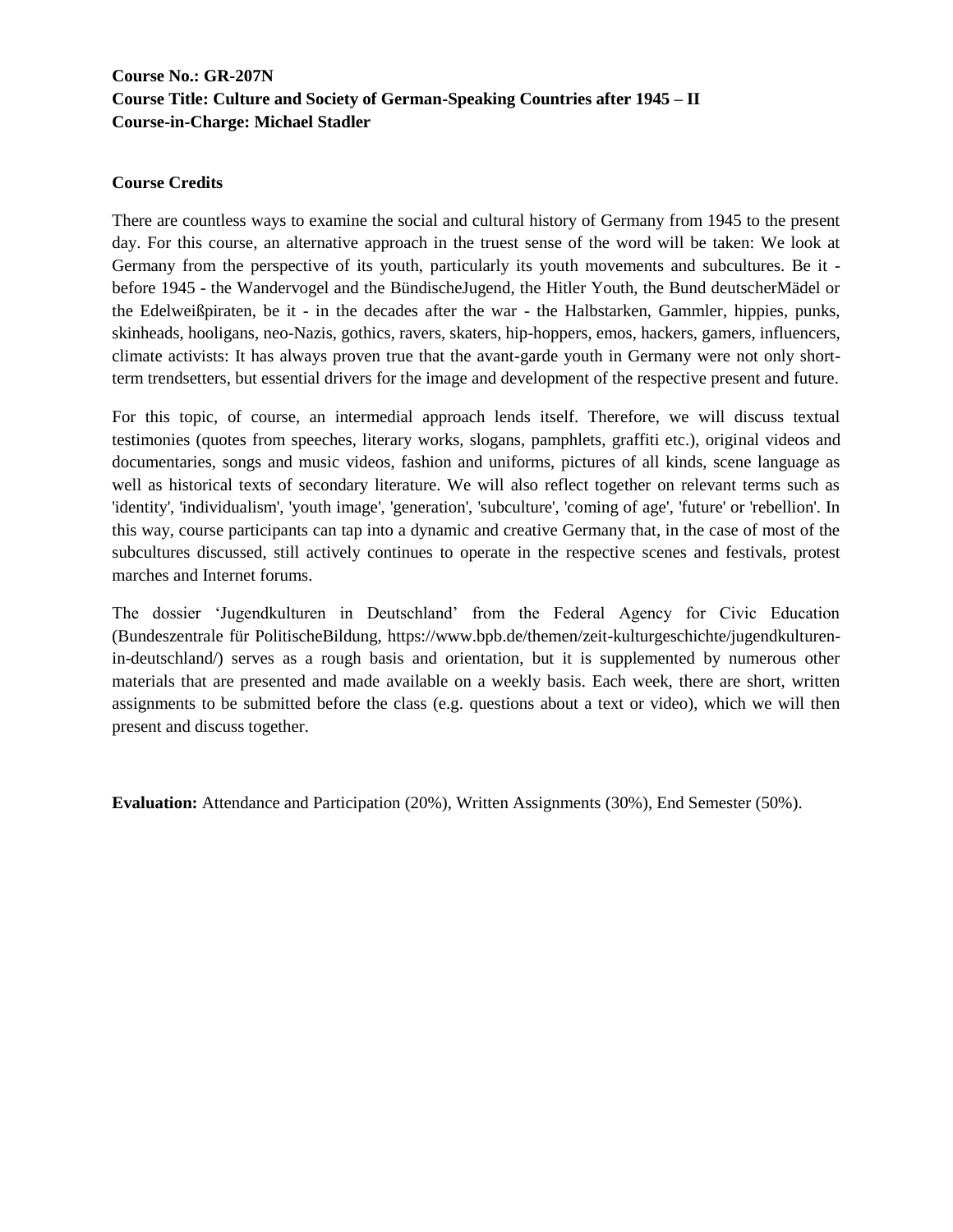### **Course No.: GR-208N Course Title: Introduction to the Study of Literature – II Course Credits: 3 Course Level: B.A. Course In-charge: Shambhavi Prakash**

#### **Course Content:**

This course will provide an introduction to German language literature written during and after World War II till the Wende. Building upon the background provided in previous semester's course, students will be introduced to literature from East and West Germany. The themes covered this semester through literary texts include the division of Germany, BitterfelderWeg, restoration and 'economic miracle', worker's literature, anti-nuclear protests, politicization of literature, and Turkish-German literature. The texts, which will be provided, comprise of short prose and poems. The course will also continue to familiarize students with basic literary terms. Apart from the texts discussed in class, students will be expected to independently read a long text (originally written in German) and present their analysis of it in German.

#### **Course Evaluation:**

Sessional (oral): 30%; Presentation (written & oral): 30%; ACP Protocol: 30%; Assignment: 10%; End Semester Examination: None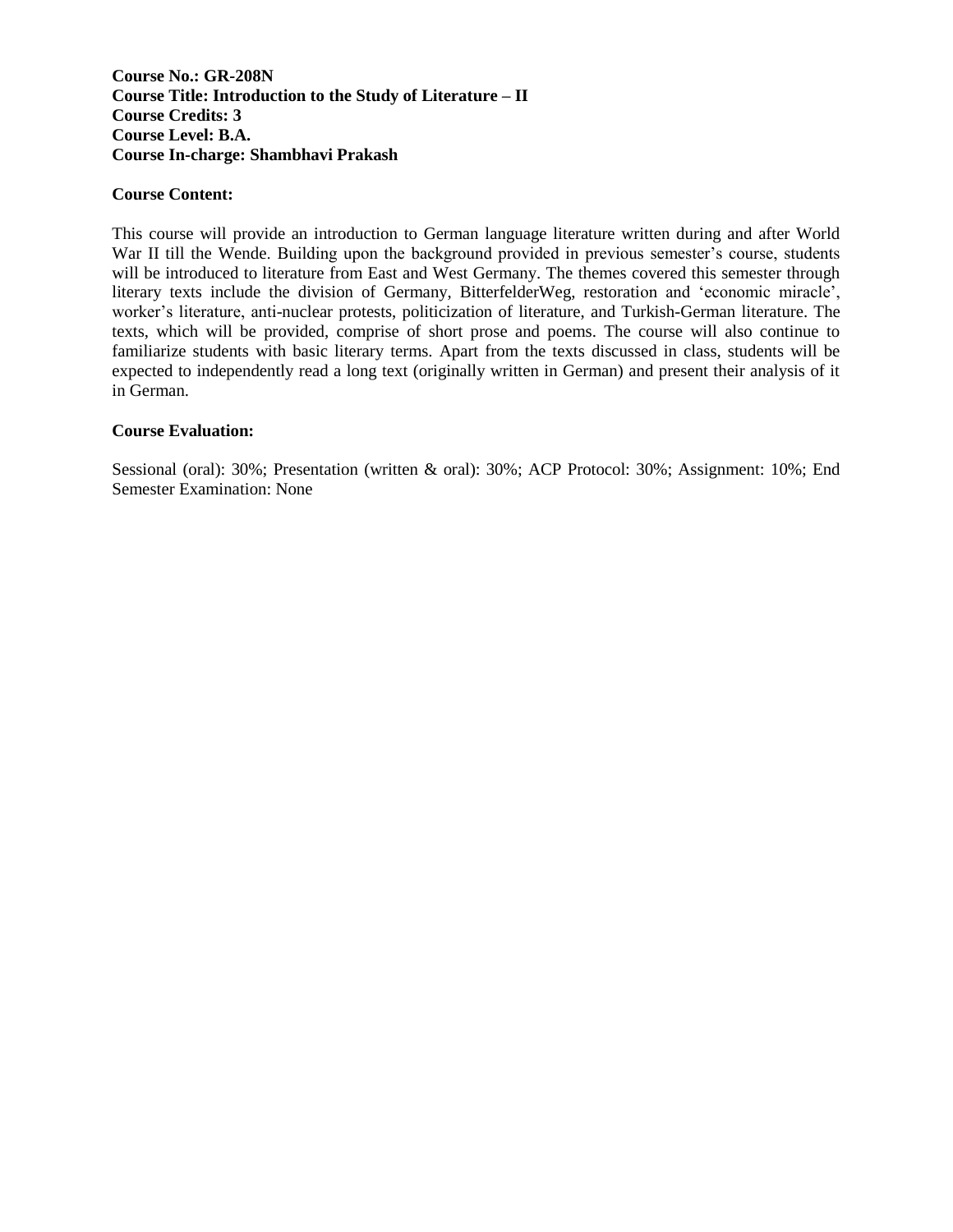# **GR 521N Cultural History of Europe-II**

### **Course –In-Charge: Vishant Vikash Sinha**

**Course Content:** The course aims to continue the study of European art, architecture and culture with the emphasis on developing the understanding of the cultural history of Europe. The purpose of the course will be to enhance the knowledge of the students on various epochs from the late 18<sup>th</sup> century till the 20th Century paintings and art forms.

The course is a continuation of GR  $520 - I$ , wherein the students were introduced to the whole new world of European art, architecture and culture and history. This course will help them to continue learning and understand the remaining epochs and the socio-political conditions of Europe after the Renaissance with special emphasis on the arts and various concepts of the arts.

The course will try to encompass a holistic view of European culture and its development up to the 20<sup>th</sup> Century. The course shall include audio-visual learning and also, if possible, various films and documentaries and power -point presentations relating to the themes of paintings, architecture and culture of Europe will be shown.

The course will also include a field visit to a museum, if possible, in order to enable the students to compare and contrast the European and Indian art, architecture and culture.

# **Topics to be discussed:**

**1. An overview:** The course will start with an overview of European art and culture which has been done in the previous semester. It will be done through pictorial presentations, discussion and films.

### **Romanticism:**

a) Romanticism and the visual arts

# **Introduction to the modern world:**

a) The industrial revolution and urbanisation

### **Realism**

**Impressionism and post-impressionism**

**20th Century paintings and sculpture** 

### **Course Evaluation:**

| <b>Class Participation</b> | 10\% |
|----------------------------|------|
| Viva voce                  | 20%  |
| Presentation               | 20%  |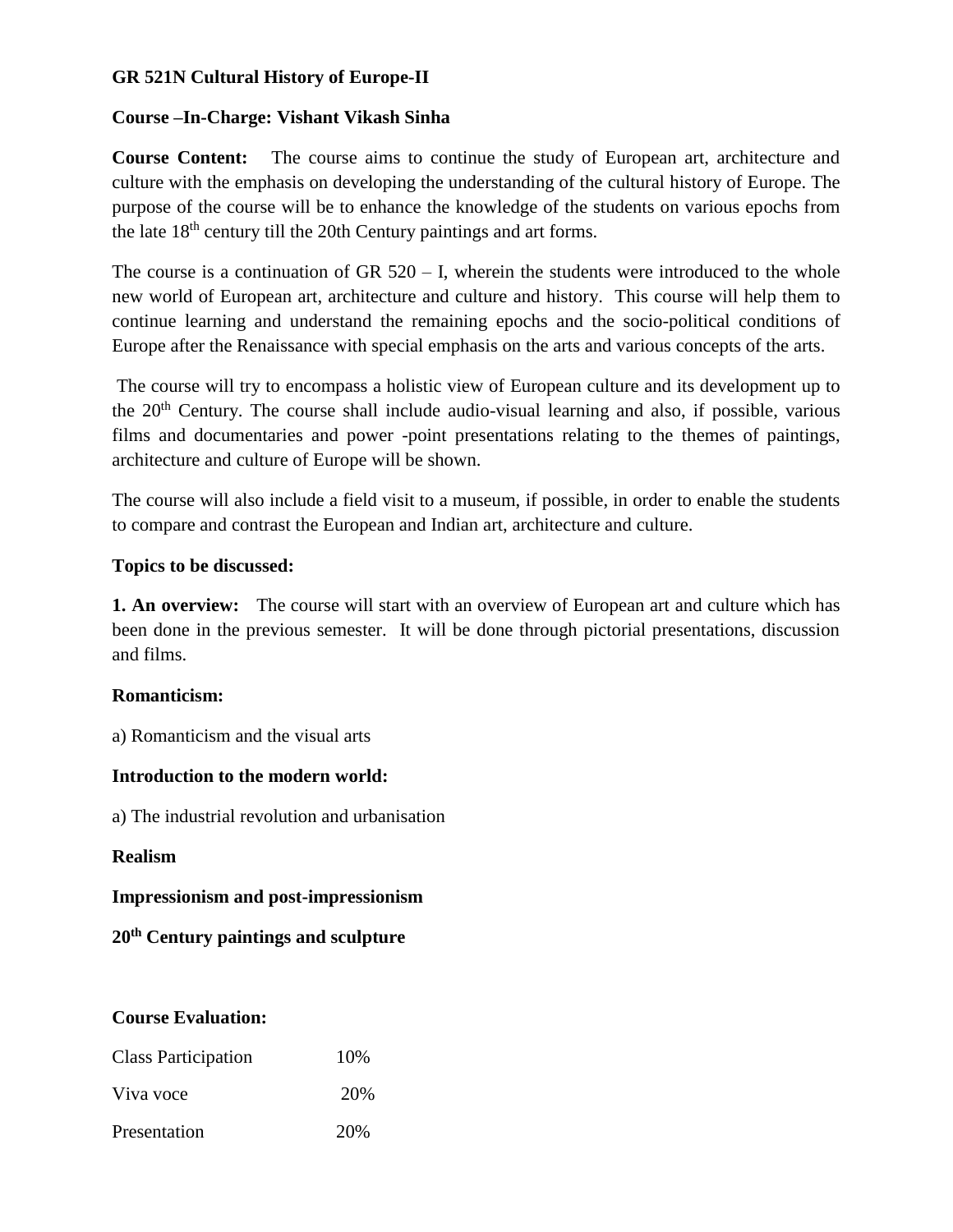### **Essential readings:**

- 1. Antal, Frederick: Classicism and Romanticism with other studies in art history; London 1966.
- 2. Europäisches Geschichtsbuch; Stuttgart 1992
- 3. Hauser, Arnold: The social history of Art-Rococo, Classicism and Romanticism Vol III; London 1962.
- 4. Hauser, Arnold: Mannerism- The crisis of the renaissance and the origin of modern art. Vol I London 1965.
- 5. Honour, Hugh: Romanticism; New York 1979.
- 6. Janson, H.W: Encyclopaedia of European art-Art from history to the Present Day; London 1962.
- 7. Friedell, Egon: Kulturgeschichte der Neuzeit-Band 1 & 2; Verlag GmbH & Co. Muenchen. 1976.
- 8. viii.Treasure, Geoffrey: The Making of Modern Europe 1648-1780; Routledge. London. 1985/2003
- 9. Winders, James A.: European Culture since 1848 -from Modern to Postmodern and beyond; Palgrave. New York. 2001

### **Other references:**

- 1. Dine, Paul J- A History of Germany; Muenchen 1968.
- 2. 1000 Gemaelde, die jeder haben muss Vo.l V . CD –ROM. Laufwerk.
- 3. Encyclopedia Britannica: or a Dictionary of Arts, Sciences and Miscellaneous Literature. The sixth edition. Vol. IX. Edinburgh. London. 1823
- 4. Friedell, Egon: Kulturgeschichte der Neuzeit-Band 1 & 2; Verlag GmbH & Co. Muenchen. 1976.
- 5. Sherman, john: Mannerism- Style and Civilisation; USA 1967.

<http://wwar.com/masters/movements/classicism.html>

<http://www.huntfor.com/arthistory/c19th/realism.htm>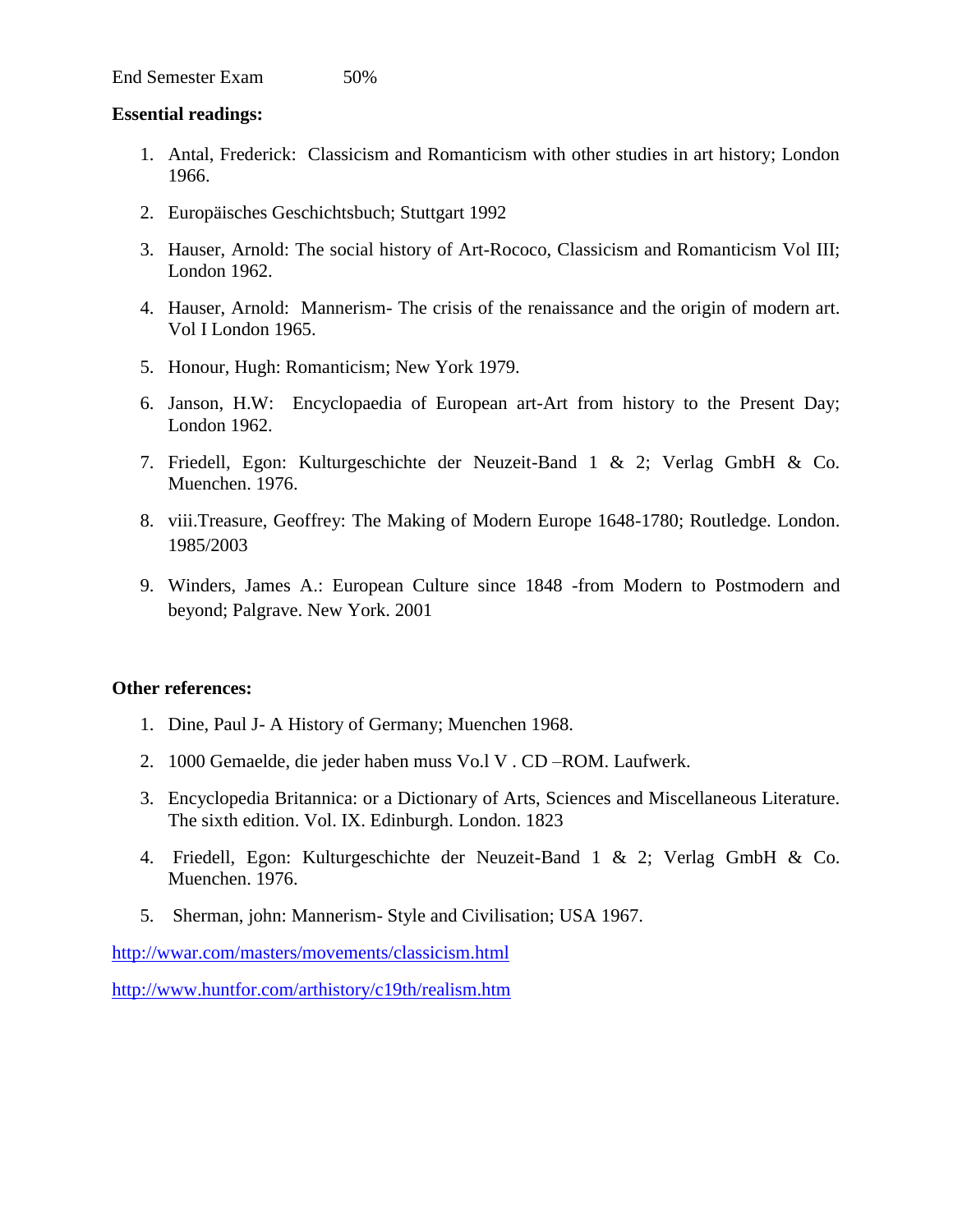| <b>Course code:</b>      | <b>GR-306N</b>                          |
|--------------------------|-----------------------------------------|
| <b>Course title:</b>     | <b>Introduction to Linguistics - II</b> |
| <b>Course credit:</b>    | $\mathbf{z}$                            |
| <b>Course in-charge:</b> | Abhimanyu Kumar Sharma                  |

## **Course contents:**

The second part of the 'Introduction to Linguistics' course will focus on sociolinguistics. The topics to be discussed include linguistic variation, language change, Language of advertisements, age, gender and class as sociolinguistic variables, and language policy and planning.

Evaluation: class participation (10%), one sessional test (20%), presentation (20%), and a term paper (50%)

### **References**

Busch, A. & Stenschke, O. (2018). *Germanistische Linguistik. Eine Einführung*. Tübingen: Narr Francke.

König, W. (2005). *Deutsche Sprache*. München: Deutscher Taschenbuch Verlag.

Roberts, I. (2017). *The Wonders of Language or How to make Noises and influence People*. Cambridge: Cambridge Univ. Press.

Trudgill, P. (2000). *Sociolinguistics. An Introduction to Language and Society*. London: Penguin Books.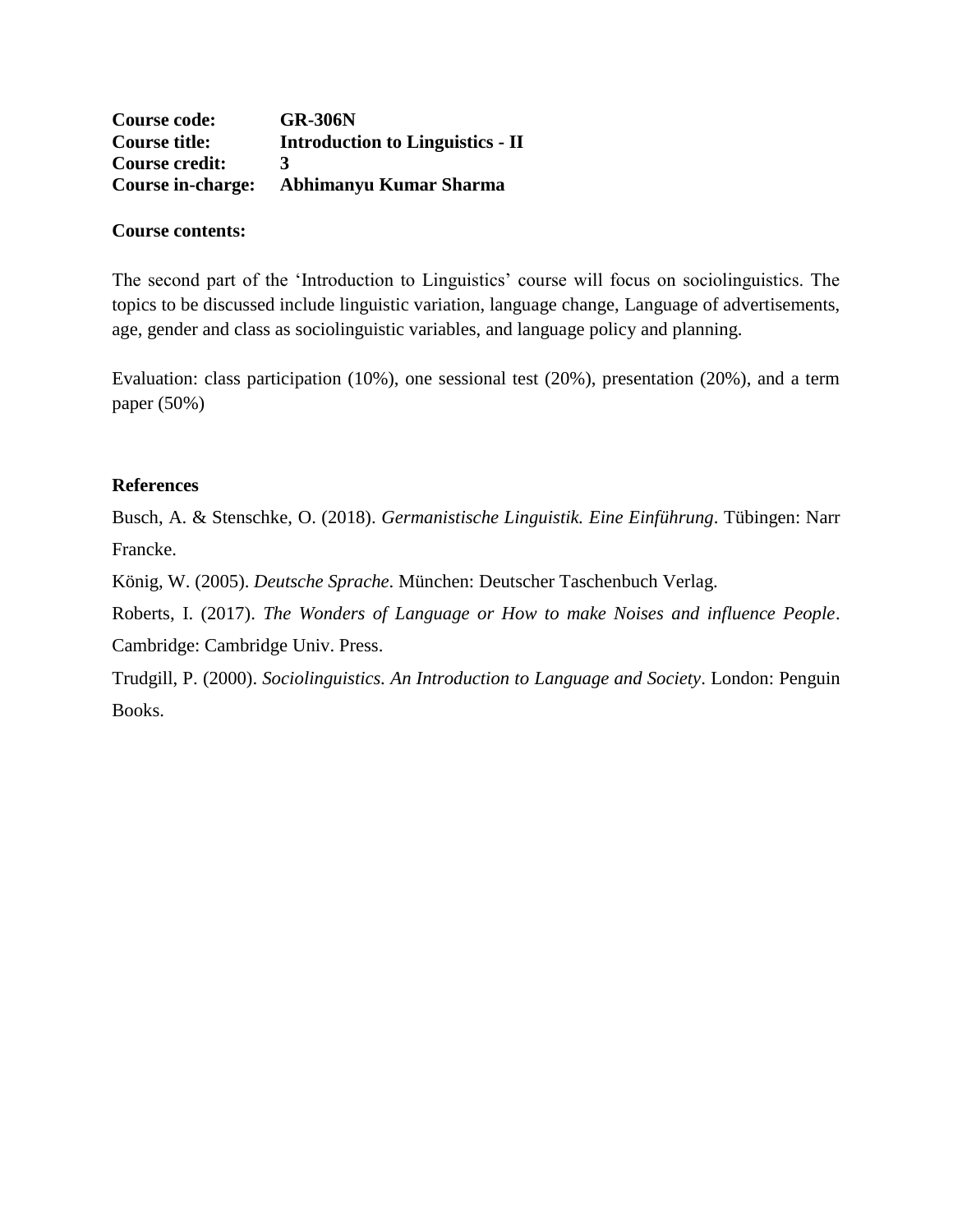### **GR 307N**

# **History of German Literature-II Course-in-Charge: Mercy Vungthianmuang Guite**

### **Course Content:**

The course will be a continuation of the course = history of German literature-I, from *Zwischen Romantik und Realismus (Restaurationszeit)* till *Expressionism.*

The course shall include analysis of texts from various epochs as exemplary texts.

### **Course Evaluation:**

10% Class Participation

20% 1st Sessional Presentations with ppt on a theme if online

20% 2nd Sessional (Viva Voce)

50 % End Semester written (Presentation and Viva Voce)/ If Offline, END SEM written exam.

### **Bibliography:**

- Carr, E.H: What is History? England. 1987
- Droysen, Gustav, Johann: Historik. Historisch-kritische Aufgabe von Peter Leyh. Band 1. Stuttgart. 1977
- Beutin, Wolfgang: Deutsche Literaturgeschichte- Von den Anfängen bis zur Gegenwart. 7. Auflage. 2008
- Balzer, Bernd, Mertens, Volker: Deutsche Literatur in Schlaglichtern. Manheim. 1990
- **Von Risum, Wolfgang, Annemarie: Dichtung und Duetung- Eine Geschichte der deutschen Literatur in Beispieln. München. 1987**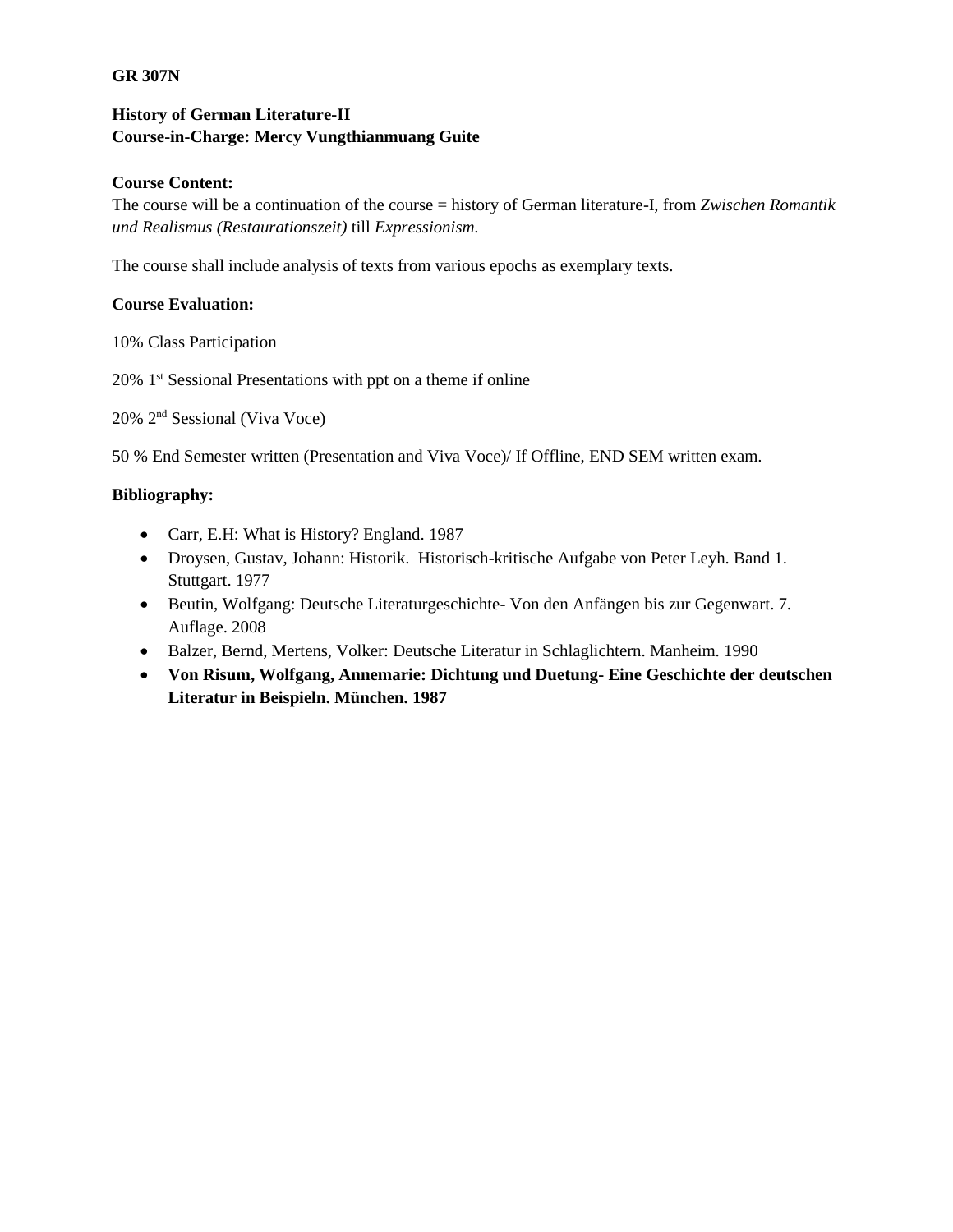### **Course Number: GR308N Course Title: Social History of German Speaking Countries (1789-1918)- II Course Credit: 3 Course In-Charge: Jaya Sharma**

**GR308 Social History of German-Speaking Countries (Part II)** is in the continuation of the course GR303, in which the discussion started with important terms of social and political structure of Europe like Feudalism, Absolutism etc. The evolving society of Europe was traced from absolutism to establishment of a human rights and a republic nation through in-depth discussion of 30 Years of War, American Revolution and French Revolution. In this semester the discussion goes further with the aftermath of French Revolution, impacts of revolutions on Germany, restauration of traditional world order and further revolutions that took place in Europe to ensure an inclusive system of governance and nation building. Further, rapid changes in socio-economic as well as political scenarios in and around Germany would be dealt in particular to understand industrialisation, urbanisation and working-class movement as well as women's movement that were followed by them. Other topics that would be dealt further are German colonialism and imperialism. By the end of this semester the course is expected to explain the journey of Europe from different wars, revolutions, industrialisation, emergence of working class, their struggle to another drastic war – World War 1.

#### **Course Evaluation**:

Active Class Participation + Protocols: 15% Assignment 1: 15% Presentation (Oral and Written): 20% End Semester: 50%